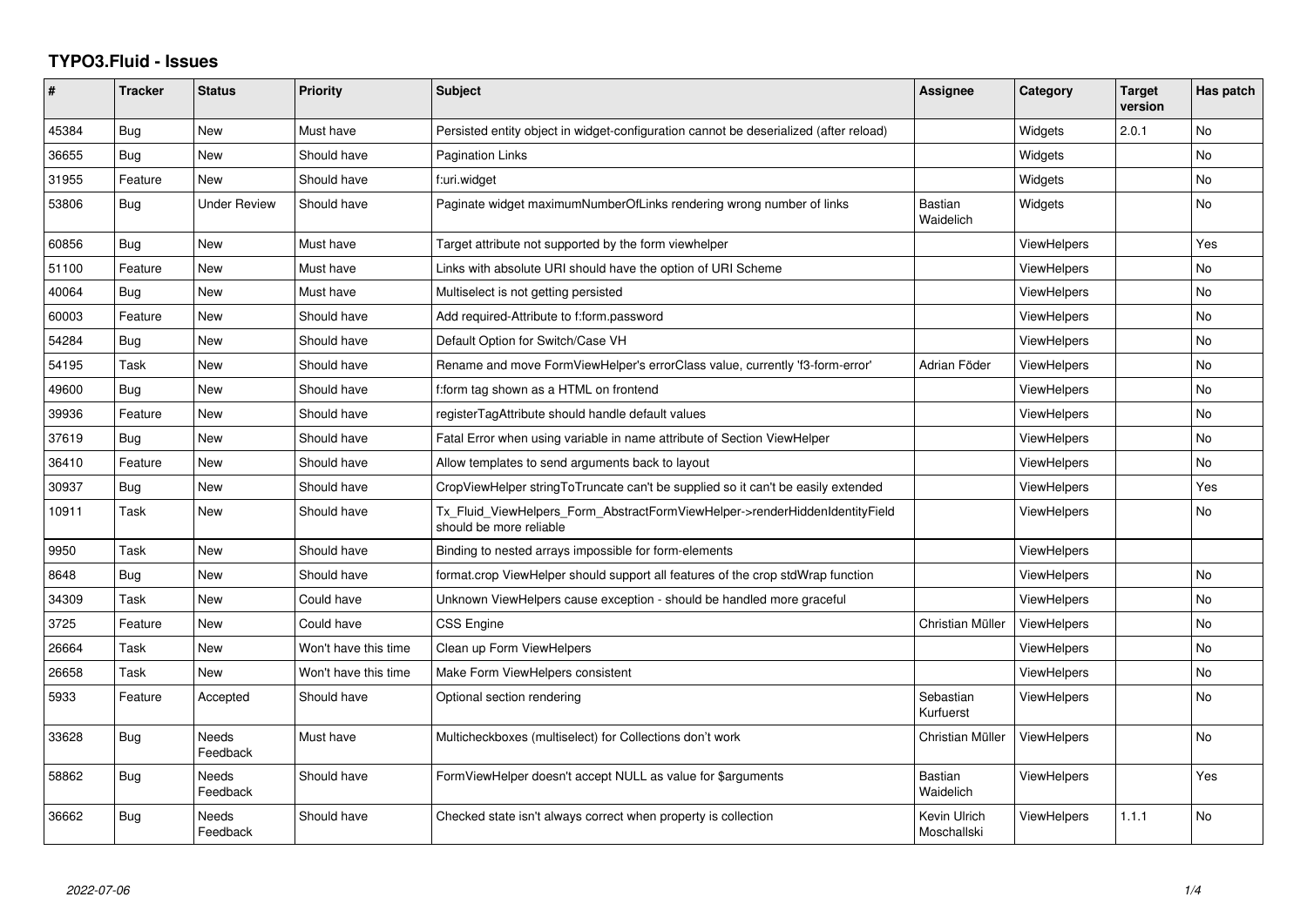| #     | <b>Tracker</b> | <b>Status</b>            | Priority    | <b>Subject</b>                                                                            | <b>Assignee</b>        | Category    | <b>Target</b><br>version | Has patch |
|-------|----------------|--------------------------|-------------|-------------------------------------------------------------------------------------------|------------------------|-------------|--------------------------|-----------|
| 8491  | Task           | <b>Needs</b><br>Feedback | Should have | link.action and uri.action differ in absolute argument                                    | Karsten<br>Dambekalns  | ViewHelpers |                          | <b>No</b> |
| 59057 | <b>Bug</b>     | <b>Under Review</b>      | Must have   | Hidden empty value fields shoud be disabled when related field is disabled                | Bastian<br>Waidelich   | ViewHelpers |                          | <b>No</b> |
| 65424 | Bug            | <b>Under Review</b>      | Should have | SelectViewHelper must respect option(Value Label)Field for arrays                         |                        | ViewHelpers |                          | No        |
| 44234 | Bug            | <b>Under Review</b>      | Should have | selectViewHelper's sorting does not respect locale collation                              |                        | ViewHelpers | 2.1                      | <b>No</b> |
| 43346 | Feature        | <b>Under Review</b>      | Should have | Allow property mapping configuration via template                                         | Karsten<br>Dambekalns  | ViewHelpers | 2.1                      | No        |
| 40998 | <b>Bug</b>     | <b>Under Review</b>      | Should have | Missing parent request namespaces in form field name prefix                               | Sebastian<br>Kurfuerst | ViewHelpers | 1.1.1                    | <b>No</b> |
| 34682 | Bug            | <b>Under Review</b>      | Should have | Radio Button missing checked on validation error                                          |                        | ViewHelpers |                          | <b>No</b> |
| 38369 | <b>Bug</b>     | New                      | Must have   | Resource ViewHelpers should not fall back to request package                              |                        | View        |                          | No        |
| 45394 | Task           | New                      | Should have | Forwardport Unit test for standalone view                                                 |                        | View        |                          | No        |
| 43072 | Task           | New                      | Should have | Remove TOKENS for adding templates fallback in Backporter                                 |                        | View        |                          | <b>No</b> |
| 60181 | Feature        | New                      | Could have  | Caching mechanism for Fluid Views/Templates                                               |                        | View        |                          | No        |
| 46289 | Bug            | Needs<br>Feedback        | Should have | Enable Escaping Interceptor in XML request format                                         |                        | View        | 2.0.1                    | No        |
| 8989  | Feature        | Needs<br>Feedback        | Could have  | Search path for fluid template files                                                      |                        | View        |                          | <b>No</b> |
| 33551 | <b>Bug</b>     | New                      | Must have   | View helper values break out of a partial scope                                           | Sebastian<br>Kurfuerst | Core        |                          | No        |
| 27607 | Bug            | New                      | Must have   | Make Fluid comparisons work when first element is STRING, second is NULL.                 |                        | Core        |                          | No        |
| 39990 | Bug            | New                      | Should have | Same form twice in one template: hidden fields for empty values are only rendered<br>once |                        | Core        |                          | No        |
| 32035 | Task           | <b>New</b>               | Should have | Improve fluid error messages                                                              |                        | Core        |                          | Yes       |
| 12863 | Bug            | New                      | Should have | Attributes of a viewhelper can't contain a '-'                                            | Sebastian<br>Kurfuerst | Core        |                          | No        |
| 4704  | Feature        | New                      | Should have | Improve parsing exception messages                                                        |                        | Core        |                          |           |
| 3481  | <b>Bug</b>     | New                      | Should have | Use ViewHelperVariableContainer in PostParseFacet                                         |                        | Core        |                          | No        |
| 62346 | Feature        | New                      | Could have  | f:comment should have high precende                                                       |                        | Core        | 3.x                      | No        |
| 30555 | Feature        | New                      | Could have  | Make TagBuilder more extensible                                                           |                        | Core        |                          | No        |
| 10472 | Feature        | New                      | Could have  | Fluid Standalone distribution                                                             |                        | Core        |                          | No        |
| 7608  | Feature        | New                      | Could have  | Configurable shorthand/object accessor delimiters                                         |                        | Core        |                          | Yes       |
| 1907  | Feature        | New                      | Could have  | Default values for view helpers based on context                                          |                        | Core        |                          |           |
| 33394 | Feature        | Needs<br>Feedback        | Should have | Logical expression parser for BooleanNode                                                 | <b>Tobias Liebig</b>   | Core        |                          | No        |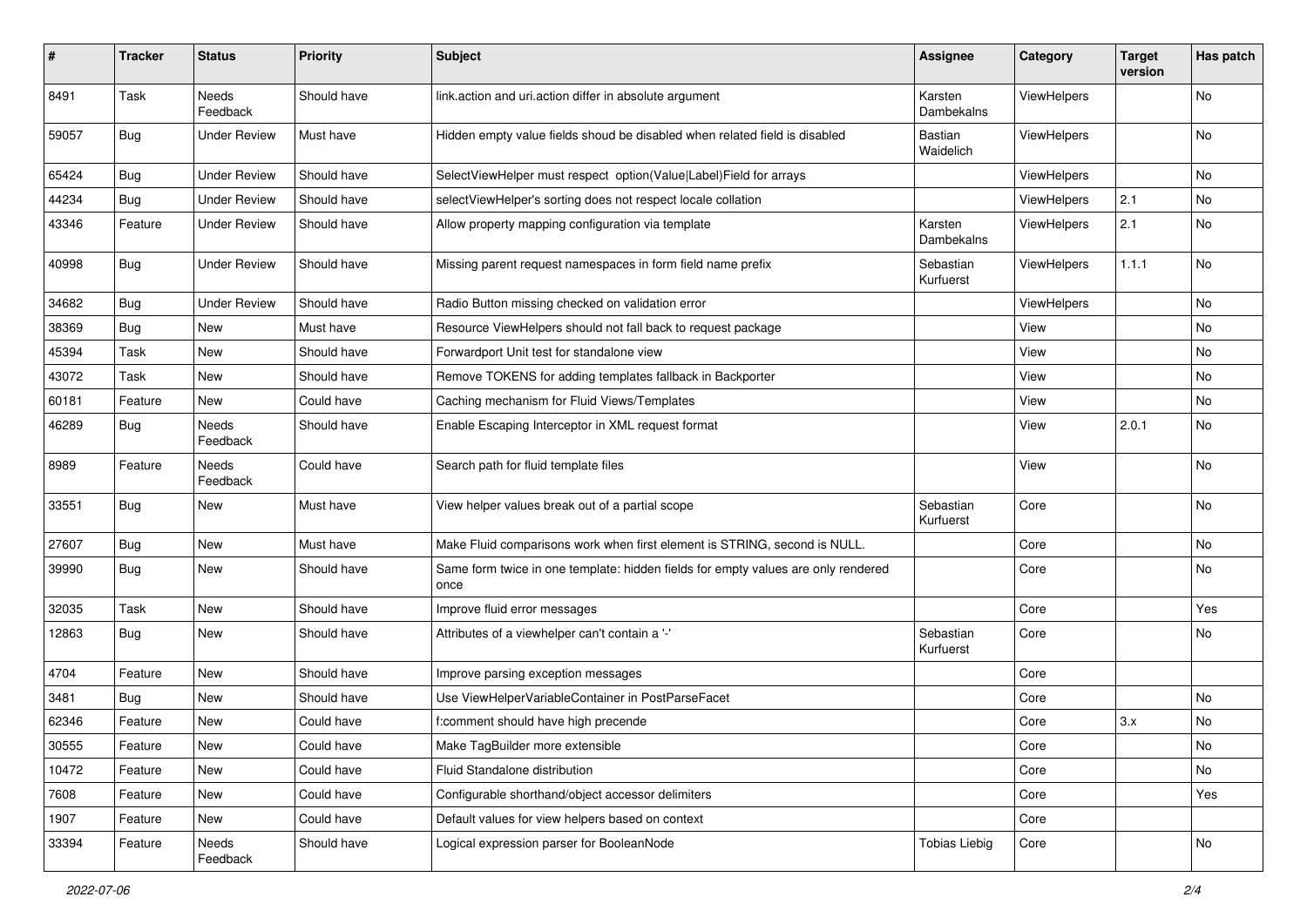| #     | <b>Tracker</b> | <b>Status</b>       | <b>Priority</b> | Subject                                                                                                     | Assignee              | Category | Target<br>version | Has patch  |
|-------|----------------|---------------------|-----------------|-------------------------------------------------------------------------------------------------------------|-----------------------|----------|-------------------|------------|
| 51239 | Bug            | <b>Under Review</b> | Must have       | AbstractViewHelper use incorrect method signature for "\$this->systemLogger->log()"                         | Adrian Föder          | Core     |                   | <b>Yes</b> |
| 46257 | Feature        | <b>Under Review</b> | Should have     | Add escape sequence support for Fluid                                                                       |                       | Core     |                   | <b>No</b>  |
| 57885 | Bug            | New                 | Must have       | Inputs are cleared from a second form if the first form produced a vallidation error                        |                       |          |                   | No         |
| 49038 | <b>Bug</b>     | New                 | Must have       | form select does not select the first item if prependOptionValue is used                                    |                       |          |                   | No         |
| 60271 | Feature        | New                 | Should have     | Paginate viewhelper, should also support arrays                                                             |                       |          |                   | No         |
| 58983 | Bug            | New                 | Should have     | format.date does not respect linebreaks and throws exception                                                |                       |          |                   | No         |
| 58921 | Bug            | New                 | Should have     | f:form.* VHs crash if NOT inside f:form but followed by f:form                                              |                       |          |                   | No         |
| 56237 | Task           | <b>New</b>          | Should have     | in-line (Condition) ViewHelpers should not evaluate on parsing                                              |                       |          |                   | No         |
| 52591 | Bug            | New                 | Should have     | The Pagination Widget broken for joined objects                                                             |                       |          |                   | <b>No</b>  |
| 52419 | Bug            | New                 | Should have     | Wrong PHPDocs notation for default value inline f:translate viewhelper                                      |                       |          | 2.0               | <b>No</b>  |
| 51277 | Feature        | New                 | Should have     | ViewHelper context should be aware of actual file occurrence                                                |                       |          |                   | <b>No</b>  |
| 47669 | Task           | <b>New</b>          | Should have     | FormViewHelper does not define the default request method                                                   |                       |          |                   | <b>No</b>  |
| 46545 | Feature        | New                 | Should have     | Better support for arrays in options of SelectViewHelper                                                    |                       |          |                   | <b>No</b>  |
| 45153 | Feature        | New                 | Should have     | f:be.menus.actionMenuItem - Detection of the current select option is insufficient                          |                       |          |                   | No         |
| 43071 | Task           | New                 | Should have     | Remove TOKENS for adding fallback teplates in B                                                             |                       |          |                   | <b>No</b>  |
| 42743 | Task           | New                 | Should have     | Remove inline style for hidden form fields                                                                  |                       |          |                   | <b>No</b>  |
| 42397 | Feature        | New                 | Should have     | Missing viewhelper for general links                                                                        |                       |          |                   | <b>No</b>  |
| 40081 | Feature        | New                 | Should have     | Allow assigned variables as keys in arrays                                                                  |                       |          |                   | No         |
| 38130 | Feature        | New                 | Should have     | Checkboxes and multiple select fields should have an assignable default value                               |                       |          |                   | No         |
| 37095 | Feature        | New                 | Should have     | It should be possible to set a different template on a Fluid TemplateView inside an<br>action               | Christopher<br>Hlubek |          |                   | No         |
| 33215 | Feature        | New                 | Should have     | RFC: Dynamic values in ObjectAccess paths                                                                   |                       |          |                   | <b>No</b>  |
| 28554 | Bug            | New                 | Should have     | (v4) implement feature flag to disable caching                                                              |                       |          |                   | No         |
| 28553 | Bug            | New                 | Should have     | improve XHProf test setup                                                                                   |                       |          |                   | No         |
| 28552 | Bug            | New                 | Should have     | (v5) write ViewHelper test for compiled run; adjust functional test to do two passes<br>(uncached & cached) |                       |          |                   | No         |
| 28550 | <b>Bug</b>     | New                 | Should have     | (v4) make widgets cacheable, i.e. not implement childnodeaccess interface                                   |                       |          |                   | No         |
| 28549 | <b>Bug</b>     | New                 | Should have     | make widgets cacheable, i.e. not implement childnodeaccess interface                                        |                       |          |                   | <b>No</b>  |
| 13045 | Bug            | New                 | Should have     | Entity decode of strings are different between if-conditions and output of variable                         |                       |          |                   |            |
| 9514  | Feature        | New                 | Should have     | Support explicit Array Arguments for ViewHelpers                                                            |                       |          |                   |            |
| 48355 | Feature        | New                 | Could have      | Assign output of viewhelper to template variable for further processing.                                    |                       |          |                   |            |
| 36559 | Feature        | <b>New</b>          | Could have      | New widget progress bar                                                                                     |                       |          |                   | Yes        |